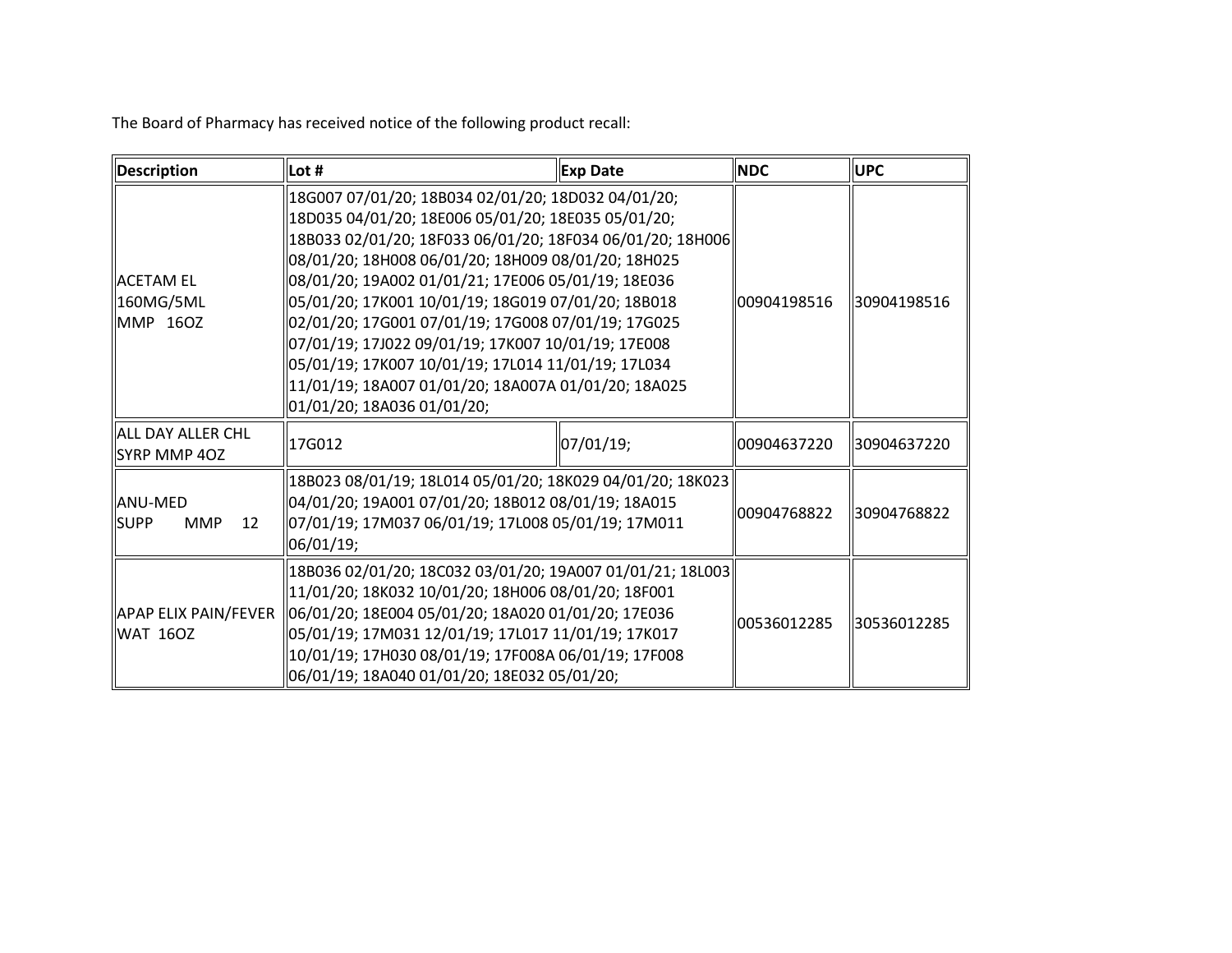| Description                           | Lot #                                                                                                                                                                                                                                                                                                                                                                                                                                                                                                                                                                                                                                                                                                                                                                                                                                   | <b>Exp Date</b> | <b>NDC</b>  | <b>UPC</b>  |
|---------------------------------------|-----------------------------------------------------------------------------------------------------------------------------------------------------------------------------------------------------------------------------------------------------------------------------------------------------------------------------------------------------------------------------------------------------------------------------------------------------------------------------------------------------------------------------------------------------------------------------------------------------------------------------------------------------------------------------------------------------------------------------------------------------------------------------------------------------------------------------------------|-----------------|-------------|-------------|
| BANOPHEN EL 12.5MG<br>UNB MMP4OZ@     | 19A011 01/01/21; 18C011 03/01/20; 18D014 04/01/20;<br>18D021 04/01/20; 18D026 04/01/20; 18F035 07/01/20;<br>18G018 07/01/20; 18B016 02/01/20; 18H015 08/01/20;<br>18E014 05/01/20; 19A013 01/01/21; 18H005 08/01/20;<br>17H018 08/01/19; 18F036 06/01/20; 17E020 05/01/19;<br>18A017 01/01/20; 17H008 08/01/19; 17E018 05/01/19;<br>17H028 08/01/19; 17J002 09/01/19; 17J025 09/01/19; 17J028<br>09/01/19; 17L035 11/01/19; 17M024 12/01/19; 17E026<br>05/01/19;                                                                                                                                                                                                                                                                                                                                                                        |                 | 00904122800 | 30904122800 |
| <b>BANOPHEN SOL</b><br>A/F MMP 160Z@  | 18D008 04/01/20; 18D004 04/01/20; 18C030 03/01/20;<br>18C022 03/01/20; 18C008 03/01/20; 18B038 02/01/20;<br>18B010 02/01/20; 18D010 04/01/20; 18A032 01/01/20;<br>18H032 08/01/20; 18A041 01/01/20; 18F028 06/01/20;<br>18D011 04/01/20; 18G012 07/01/20; 18H002 08/01/20;<br>18H010 06/01/20; 18H027 08/01/20; 18H033 08/01/20;<br>18K008 10/01/20; 18K009 10/01/20; 18A030 01/01/20;<br>18H011 08/01/20; 17G021 07/01/19; 18A019 01/01/20;<br>17E013 05/01/19; 17E025 05/01/19; 17E028 05/01/19; 17E041<br>05/01/19; 17F009 06/01/19; 17G007 07/01/19; 17G032<br>07/01/19; 17H023 08/01/19; 17J001 09/01/19; 17L032<br>11/01/19; 18A011 01/01/20; 17F016 06/01/19; 17M036<br>12/01/19; 18G004 07/01/20; 17K028A 10/01/19; 17K028<br>10/01/19; 17K022 10/01/19; 17K004 10/01/19; 17J027<br>09/01/19; 17J023 09/01/19; 17J012 09/01/19; |                 | 00904517416 | 30904517416 |
| <b>BISACOD SUPP</b><br>10MG MMP<br>12 | 18E002 05/01/20; 18C037 03/01/20; 18L012 11/01/20; 18L008<br>11/01/20; 18J004 09/01/20; 18H031 08/01/20; 18G016<br>07/01/20; 18G002 07/01/20; 18F013 06/01/20; 19A008<br>01/01/21; 17E004 05/01/19; 18A029 01/01/20; 17M028<br>12/01/19; 17M006 12/01/19; 17K030 10/01/19; 17K009<br>10/01/19; 17G017 07/01/19; 17F019 06/01/19; 17E033<br>05/01/19; 18F003 06/01/20;                                                                                                                                                                                                                                                                                                                                                                                                                                                                   |                 | 00904505812 | 30904505812 |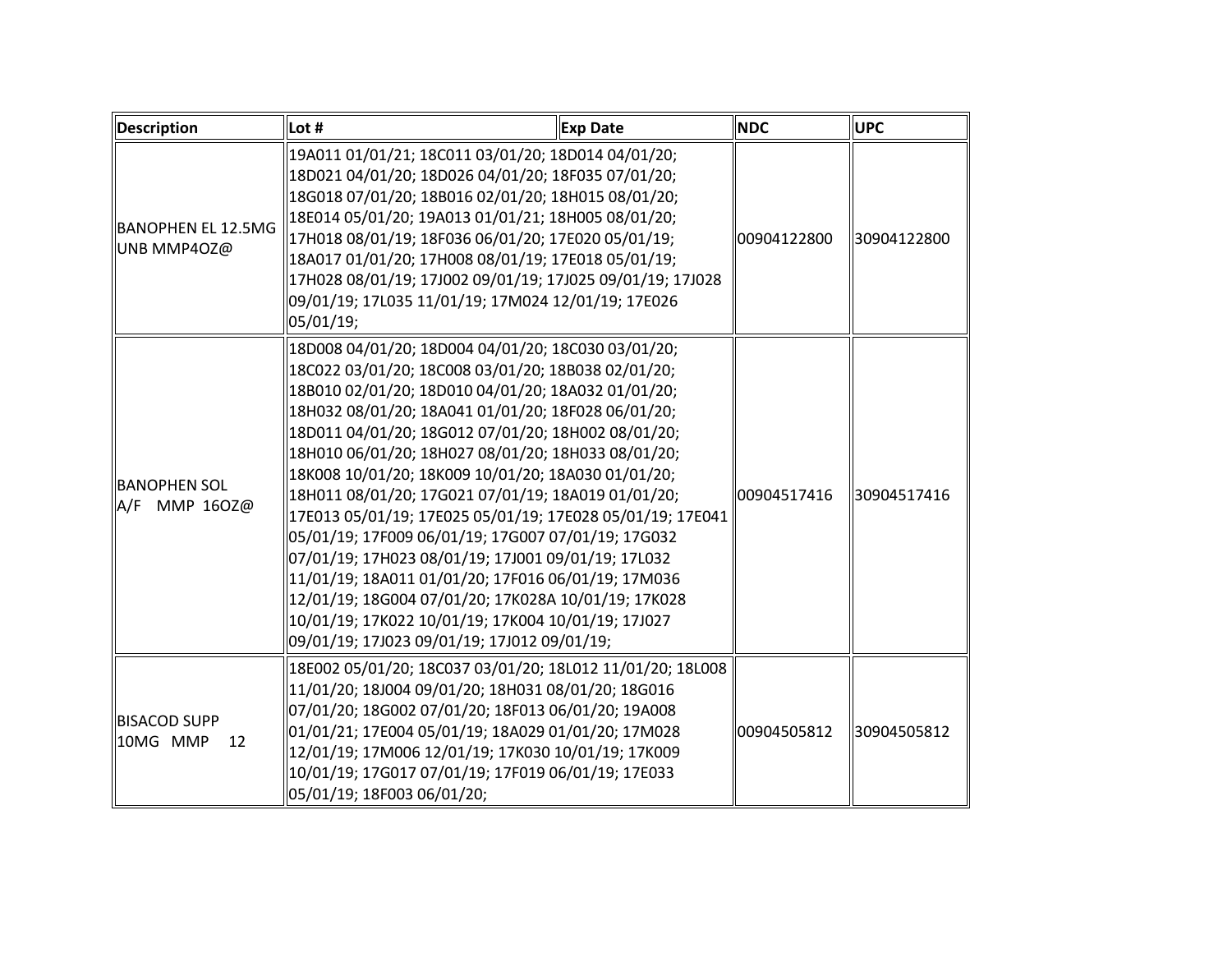| Description                            | Lot #                                                                                                                                                                                                                                                                                                                                                                                                                                                                                                                                     | <b>Exp Date</b> | <b>NDC</b>  | <b>UPC</b>  |
|----------------------------------------|-------------------------------------------------------------------------------------------------------------------------------------------------------------------------------------------------------------------------------------------------------------------------------------------------------------------------------------------------------------------------------------------------------------------------------------------------------------------------------------------------------------------------------------------|-----------------|-------------|-------------|
| <b>BISACOD SUPP</b><br>10MG MMP 100@   | 18H012 08/01/20; 18H014 08/01/20; 18J026 09/01/20; 18L009<br>  11/01/20; 18M014 12/01/20; 19A021 01/01/21; 18G003<br>07/01/20; 19B002 02/01/21; 18B039 02/01/20; 19B001<br>02/01/21; 18F018 06/01/20; 18F013 06/01/20; 18E025<br>05/01/20; 18C037 03/01/20; 18A014 01/01/20; 17M006<br>  12/01/19; 17K025 10/01/19; 17E027 05/01/19; 17E005<br>05/01/19; 18D033 04/01/20;                                                                                                                                                                 |                 | 00904505860 | 30904505860 |
| <b>BISACOD SUPP</b><br>10MG WAT<br>12@ | 18F003 06/01/20; 19A008 01/01/21; 18J022 09/01/20; 17K009<br>  10/01/19; 17M028 12/01/19; 18L012 11/01/20;                                                                                                                                                                                                                                                                                                                                                                                                                                |                 | 00536135512 | 30536135512 |
| BISACOD SUPP 10MG<br>MMP 100@          | 18L011 11/01/20; 19A009 01/01/21; 18K024 10/01/20;<br>  18H024 08/01/20; 18G015 07/01/20; 18F038 06/01/20;<br>  18E005 05/01/20; 18D033 04/01/20; 18C016 03/01/20;<br>  18A034 01/01/20; 17G028 07/01/19; 18E025 05/01/20;<br>17G004 07/01/19;                                                                                                                                                                                                                                                                                            |                 | 00536135501 | 30536135501 |
| CHILD PAIN/FEV ELIX<br>WAT 40Z         | 18J019 09/01/20; 18B036 02/01/20; 19A016 01/01/21; 18E009<br>05/01/20; 18E028 05/01/20; 18F010 06/01/20; 18H003<br>08/01/20; 18J010 09/01/20; 18K012 10/01/20; 18J013<br>09/01/20; 18K003 10/01/20; 18A038 01/01/20; 18C024<br>03/01/20; 18J012 09/01/20; 17J020 09/01/19; 18E019<br>05/01/20; 17E022 05/01/19; 17E037 05/01/19; 17G006<br>07/01/19; 17G026 07/01/19; 18A013 01/01/20; 17H020<br>08/01/19; 17K006 10/01/19; 17K012 10/01/19; 17L028<br>  11/01/19; 17L033 11/01/19; 18A001 01/01/20; 18A006<br>01/01/20; 17H019 08/01/19; |                 | 00536012297 | 30536012297 |
| IDIPHENHIST ELIX BOX<br>WAT 40Z        | 18E011 05/01/20; 18G018 07/01/20; 17H025 08/01/19;<br>  17M022 12/01/19; 18J014 09/01/20;                                                                                                                                                                                                                                                                                                                                                                                                                                                 |                 | 00536077097 | 30536077097 |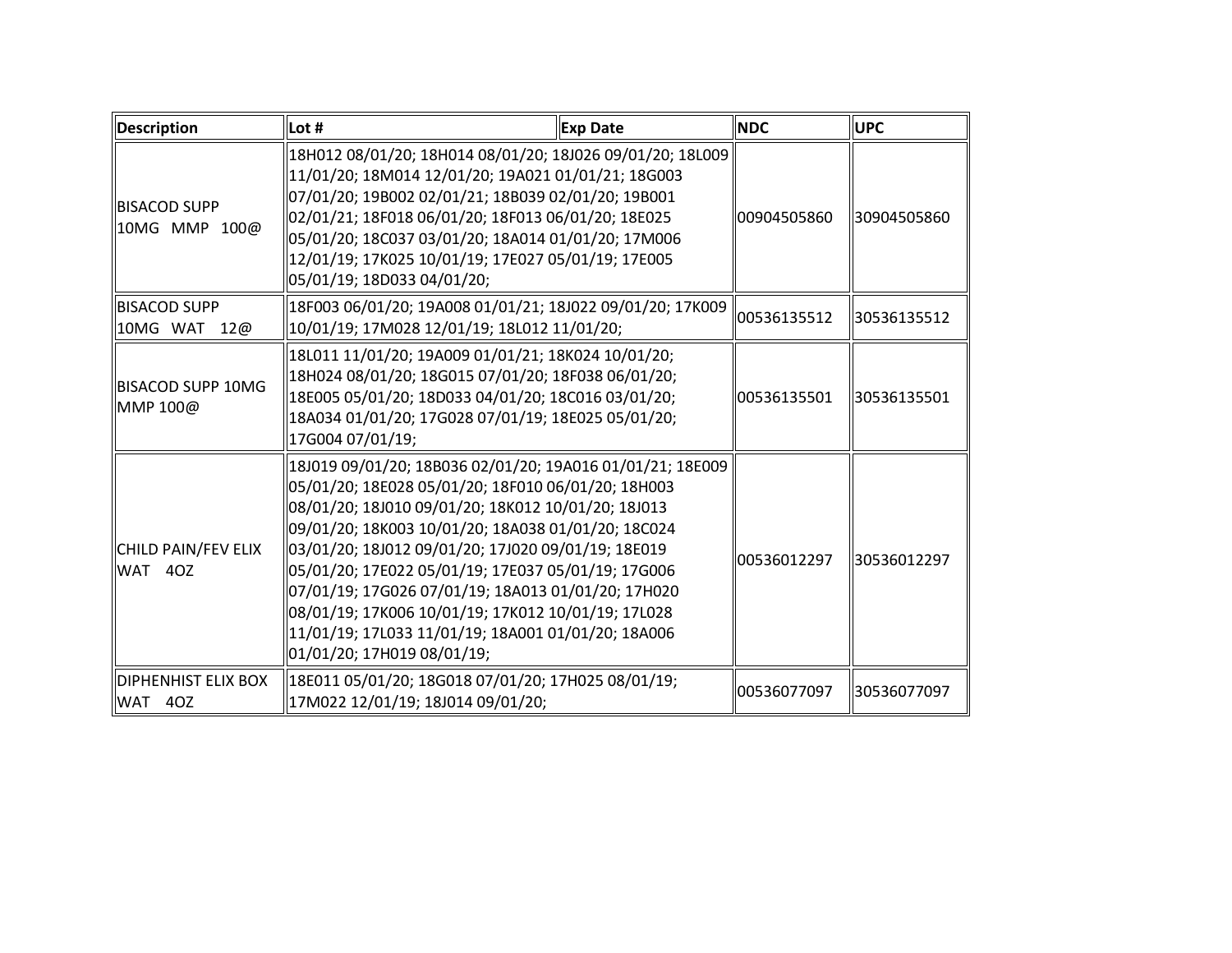| Description                                       | Lot #                                                                                                                                                                                                                                                                                                                             | <b>Exp Date</b>         | <b>NDC</b>  | <b>IUPC</b> |
|---------------------------------------------------|-----------------------------------------------------------------------------------------------------------------------------------------------------------------------------------------------------------------------------------------------------------------------------------------------------------------------------------|-------------------------|-------------|-------------|
| <b>DIPHENHIST SOL</b><br>A/F MMP 160Z@            | 17L005 11/01/19; 18H028 08/01/20; 18H022 08/01/20;<br>18G021 08/01/20; 18F041 06/01/20; 18E011 05/01/20;<br>18D017 04/01/20; 18B021 02/01/20; 17M017 12/01/19;<br>17J014 09/01/19; 17F013 06/01/19; 17F010 07/01/19; 17E030<br>05/01/19; 17E010 05/01/19; 18H030 08/01/20; 18A022<br>01/01/20;                                    |                         | 00536077085 | 30536077085 |
| <b>GUAIFEN CGH</b><br>llSYRP WAT 16OZ             | 18B003 02/01/20; 18H007 08/01/20; 18H004 07/01/20;<br>18G025 07/01/20; 18F043 06/01/20; 18F008 06/01/20;<br>18D005 04/01/20; 17F022 06/01/19; 18B008 02/01/20;<br>18H016 08/01/20; 18A018 01/01/20; 17M015 12/01/19;<br>17L001 11/01/19; 17J008 09/01/19; 17H021A 08/01/19;<br>17H021 08/01/19; 17G027 07/01/19; 18C012 03/01/20; |                         | 00536082585 | 30536082585 |
| GUAIFEN-DM X/ACT<br>SYRP MMP 4OZ@                 | 17E034<br>18C021                                                                                                                                                                                                                                                                                                                  | 05/01/19;<br> 03/01/20; | 00536097097 | 30536097097 |
| GUAIFEN-DM X/ACT<br>SYRP WAT 160Z                 | 18E008 05/01/20; 17L023 11/01/19; 17M027 12/01/19;<br>17M027A 12/01/19; 18A024 01/01/20; 18B029 02/01/20;<br>18C018 03/01/20;                                                                                                                                                                                                     |                         | 00536097085 | 30536097085 |
| <b>HEMORR</b><br><b>SUPP</b><br><b>MMP</b><br>12@ | 18K023 04/01/20; 18B023 08/01/19; 18B012 08/01/19;<br>  17M037 06/01/19; 17L008 05/01/19; 17M019 06/01/19;                                                                                                                                                                                                                        |                         | 00536138912 | 30536138912 |
| KID KARE CGH/COLD<br>LIQ MMP 40Z@                 | 18C010 03/01/20; 17E009 05/01/19; 18J020 09/01/20; 18C025<br>03/01/20; 17L020 11/01/19; 17L004A 11/01/19; 17L004<br>11/01/19; 17M029 12/01/19;                                                                                                                                                                                    |                         | 00536231097 | 30536231097 |
| $\ $ MAPAP EL CHL CHRY<br>BX MMP 40Z              | 18C026 03/01/20; 18F033 06/01/20; 18A039 01/01/20; 17K021<br>10/01/19; 17J006 09/01/19; 17F025 06/01/19; 17E003<br>  05/01/19; 18J008 09/01/20;                                                                                                                                                                                   |                         | 00904198520 | 30904198520 |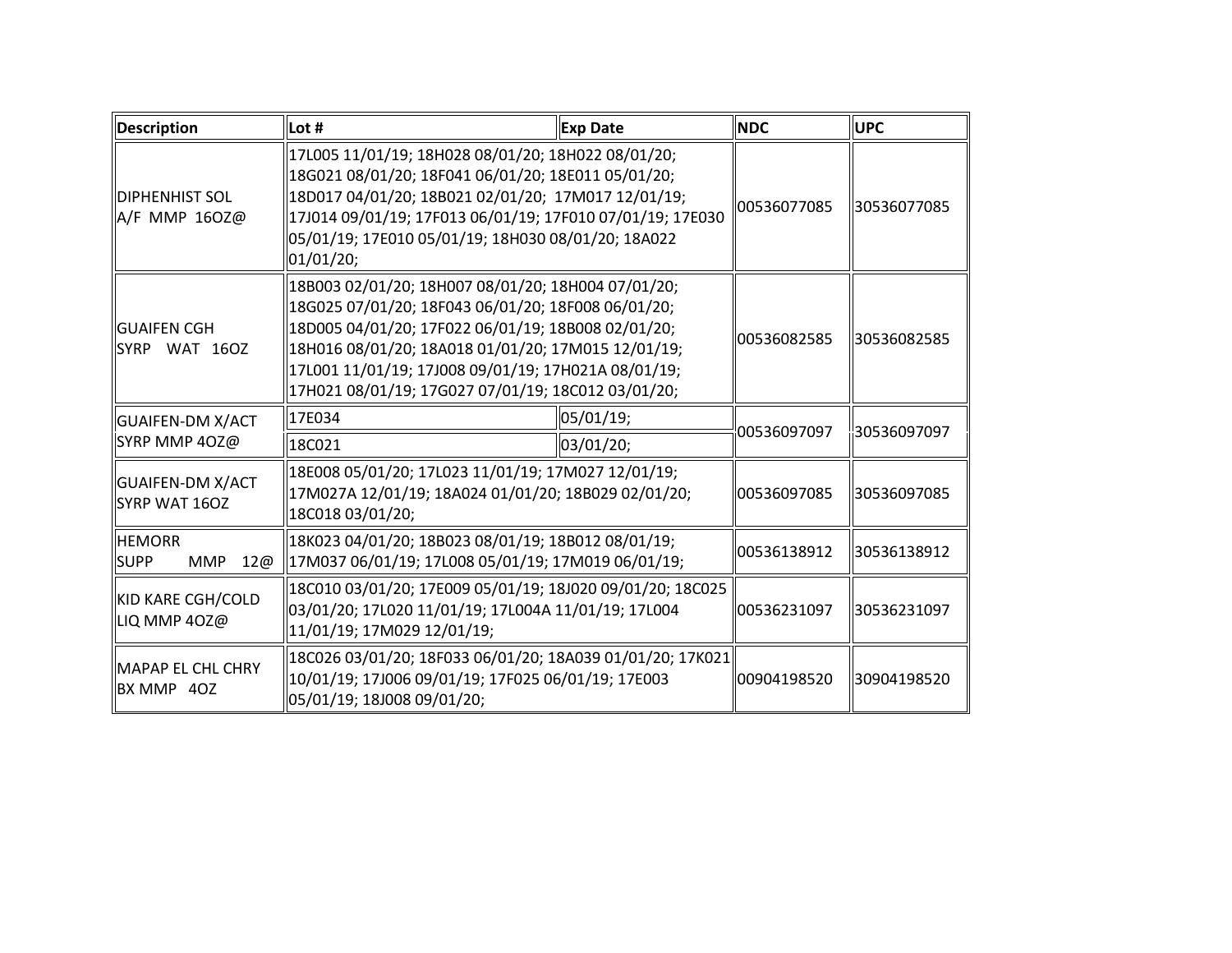| Description                            | Lot #                                                                                                                                                                                                                                                                                                                                                                                                                                                                                                                                                                                                                                                                                                     | <b>Exp Date</b> | <b>NDC</b>  | <b>UPC</b>  |
|----------------------------------------|-----------------------------------------------------------------------------------------------------------------------------------------------------------------------------------------------------------------------------------------------------------------------------------------------------------------------------------------------------------------------------------------------------------------------------------------------------------------------------------------------------------------------------------------------------------------------------------------------------------------------------------------------------------------------------------------------------------|-----------------|-------------|-------------|
| MAPAP EL CHRY<br>UNBX MMP 40Z@         | 18K014 10/01/20; 18F024 06/01/20; 18C017 03/01/20; 18C026<br>03/01/20; 18D003 04/01/20; 18B037 02/01/20; 18D034<br>04/01/20; 18E027 05/01/20; 18E033 05/01/20; 18G001<br>07/01/20; 18G023 07/01/20; 18J008 09/01/20; 18J009<br>09/01/20; 18J017 09/01/20; 18K013 10/01/20; 18K028<br>10/01/20; 17G014 07/01/19; 18B030 02/01/20; 18J027<br>09/01/20; 17H015 08/01/19; 17J004 09/01/19; 18B007<br>02/01/20; 17E038 05/01/19; 17F002 06/01/19; 17F005<br>06/01/19; 17F007 06/01/19; 17F025 06/01/19; 17E003<br>05/01/19; 17J006 09/01/19; 17L021 11/01/19; 18A039<br>01/01/20; 18A023 01/01/20; 17M032 12/01/19; 17J016<br>09/01/19; 17K027 10/01/19; 17K021 10/01/19; 17K013<br>10/01/19; 17K008 10/01/19; |                 | 00904198500 | 30904198500 |
| NASAL DECON SPR<br>12HR MMP 30ML       | 17M005 12/01/19; 18F032 06/01/20; 18C004 03/01/20;<br>17G019 07/01/19; 18C001 03/01/20; 17M018 12/01/19;<br>18F019 06/01/20; 17J029 09/01/19; 17G023 07/01/19; 17E012 00904571130<br>06/01/19; 17E011 05/01/19; 17K005 10/01/19; 17H011<br>08/01/19;                                                                                                                                                                                                                                                                                                                                                                                                                                                      |                 |             | 30904571130 |
| $\ $ NASAL DECON SPR<br>12HR MMP 15ML@ | 18A004 01/01/20; 18A033 01/01/20; 18B011 02/01/20;<br>18C029 03/01/20; 18D019 04/01/20; 18D025 04/01/20;<br>18F014 06/01/20; 18J007 09/01/20; 18K007 10/01/20; 18K026<br>10/01/20; 18H029 08/01/20; 19A012 01/01/21; 17F011<br>06/01/19; 18A003 01/01/20; 17E032 05/01/19; 17F020<br>06/01/19; 17G003 07/01/19; 17G011 07/01/19; 17J005<br>09/01/19; 17J017 09/01/19; 17J026 09/01/19; 17L027<br>11/01/19; 17K029 10/01/19; 17H016 08/01/19; 18J018<br>09/01/20;                                                                                                                                                                                                                                          |                 | 00904571135 | 30904571135 |
| <b>NASAL DECON</b><br>SYRP WAT 40Z     | 17G002 07/01/19; 18F012 06/01/20; 17H024 08/01/19;<br>17M023 12/01/19;                                                                                                                                                                                                                                                                                                                                                                                                                                                                                                                                                                                                                                    |                 | 00536185097 | 30536185097 |
| PEDIA-RLF CGH/CLD<br>SYR MMP 40Z@      | 17L020<br>11/01/19;<br>18C025<br>03/01/20;                                                                                                                                                                                                                                                                                                                                                                                                                                                                                                                                                                                                                                                                |                 | 00904505020 | 30904505020 |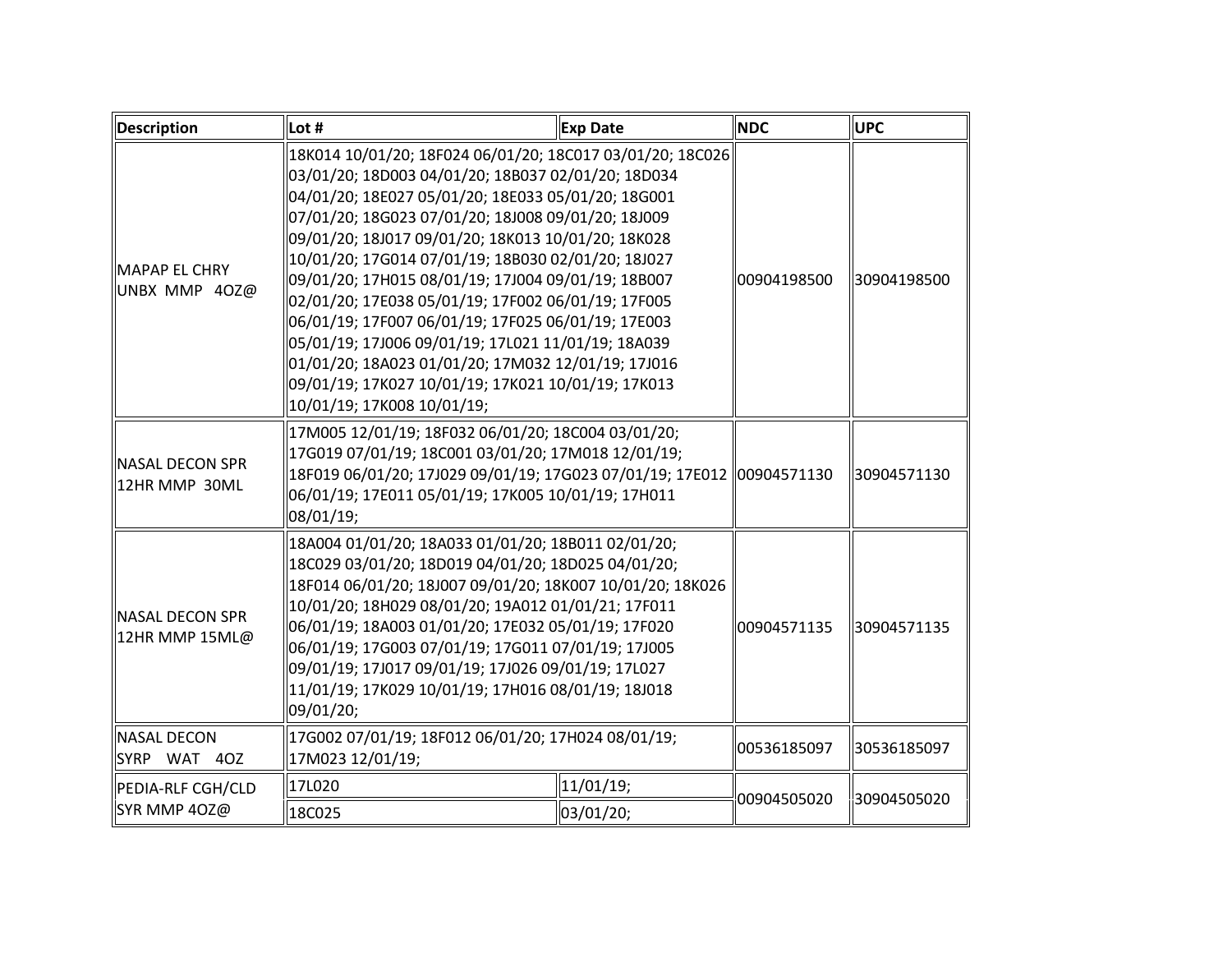| Description                                  | Lot #                                                                                                                                                                                                                                                                                                                                                                                  | <b>Exp Date</b> | <b>NDC</b>  | <b>UPC</b>  |
|----------------------------------------------|----------------------------------------------------------------------------------------------------------------------------------------------------------------------------------------------------------------------------------------------------------------------------------------------------------------------------------------------------------------------------------------|-----------------|-------------|-------------|
|                                              | 18J020                                                                                                                                                                                                                                                                                                                                                                                 | 09/01/20;       |             |             |
| LIQ WAT 16Z                                  | PSEUDO NASAL DECON 18J001 09/01/20; 17L011 11/01/19; 17H012 18/01/19; 18D007<br>04/01/20; 17M020 12/01/19;                                                                                                                                                                                                                                                                             |                 | 00536185085 | 30536185085 |
| <b>ROBAFEN AC SYRUP</b><br>100 MMP 160Z@     | 18K005 10/01/20; 18G020 07/01/20; 18G009 07/01/20;<br>18F021 06/01/20; 18A010 01/01/20; 18A009 01/01/20;<br>17M003 12/01/19; 18B024 02/01/20; 18K011 10/01/20;                                                                                                                                                                                                                         |                 | 00904647916 | 30904647916 |
| <b>ROBAFEN DM</b><br><b>SYRP</b><br>MMP 160Z | 18K016 10/01/20; 18C035 03/01/20; 18D001 04/01/20;<br>18D002 04/01/20; 18E018 05/01/20; 18F027 06/01/20;<br>18H018 08/01/20; 18K035 10/01/20; 18C015 03/01/20;<br>17E014 05/01/19; 18H017 08/01/20; 18B009 02/01/20;<br>18A002 01/01/20; 17M033 12/01/19; 17M016 12/01/19;<br>17L013 11/01/19; 17L012 11/01/19; 17K019 10/01/19; 17G009<br>07/01/19; 18B019 02/01/20; 17G020 07/01/19; |                 | 00904005316 | 30904005316 |
| <b>ROBAFEN DM</b><br><b>SYRP</b><br>MMP 80Z@ | 17M012 12/01/19; 18G011 08/01/20; 18E026 05/01/20;<br>18C034 03/01/20; 18B015 02/01/20; 17L009 11/01/19;<br>17F015 06/01/19; 18C021 03/01/20;                                                                                                                                                                                                                                          |                 | 00904005309 | 30904005309 |
| ROBAFEN DM SYRP<br>SUG FREE118ML@            | 17M035 12/01/19; 17E016 05/01/19; 18C019 03/01/20;<br>18D013 04/01/20; 18C002 03/01/20; 18B035 02/01/20;<br>18B014 02/01/20; 18B002 02/01/20; 17L030 11/01/19; 17L029<br>11/01/19; 17L018 11/01/19; 17F023A 06/01/19; 17E017<br>05/01/19; 17F023 06/01/19; 17L031 11/01/19;                                                                                                            |                 | 00904630620 | 30904630620 |
| <b>ROBAFEN DM SYRP</b><br>UNBX MMP 40Z@      | 18C033 03/01/20; 19A019 01/01/21; 19A010 01/01/21; 18L010<br>11/01/20; 18G013 07/01/20; 18E020 05/01/20;<br>18D015 04/01/20; 18B031 02/01/20; 17M013 12/01/19;<br>17M010 12/01/19; 17L024 11/01/19; 17L002 11/01/19;<br>17H017 08/01/19; 17G016 07/01/19; 18B006 02/01/20;<br>18D016 04/01/20; 17F001 06/01/19;                                                                        |                 | 00904005300 | 30904005300 |